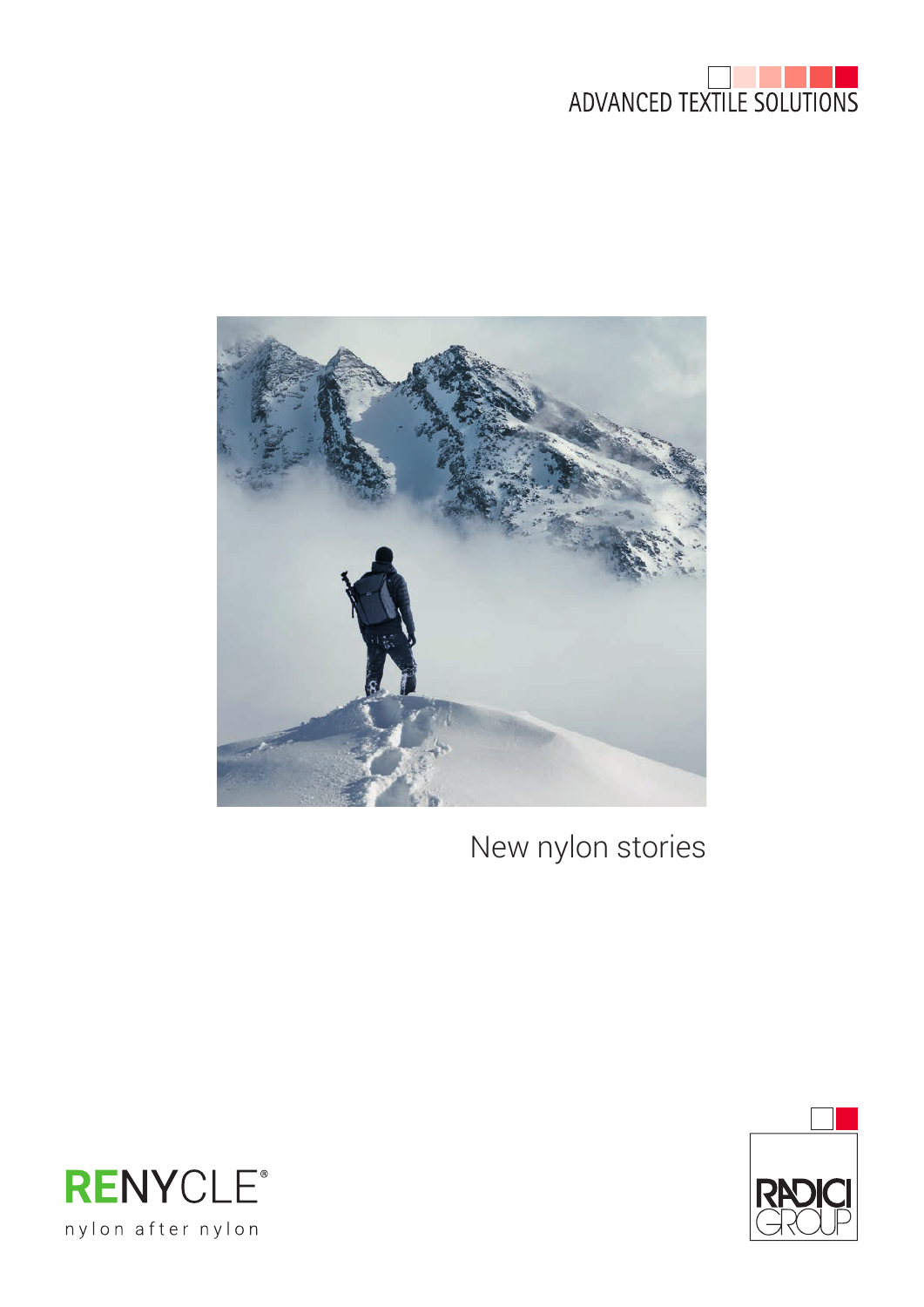#### **RENYCLE®**

# An inexhaustible source of stories

This is a story you have never heard.

A story that begins anew again and again, but each time with a different ending. It is a story of how production scrap is converted into secondary raw material until it becomes Renycle®, a sustainable nylon featuring optimal performance for a variety of applications.

Renycle® is ideal for expressing your identity in innovative ways. Are you ready to write your own story with Renycle®?

## Nylon after nylon

#### Renycle® is the latest RadiciGroup product

obtained from recycled nylon 6, a highly valued material because of its excellent resistance, dyeability, softness and versatility. Through recycling and recovery, production scrap is converted into polymers and then into yarn endowed with technical performance characteristics perfect for textile flooring, apparel and automotive applications.

## From scrap to new nylon

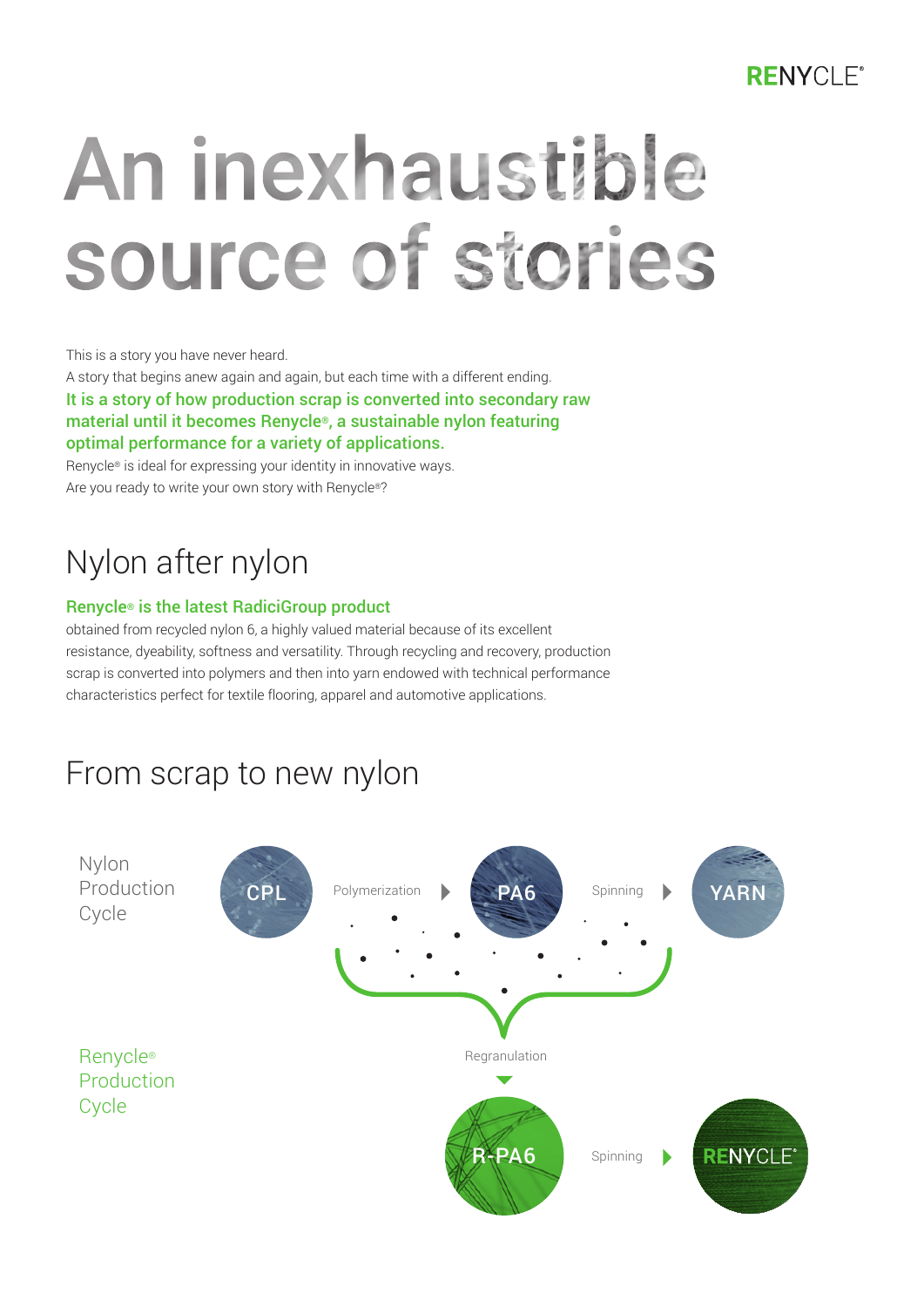## Why choose Renycle<sup>®</sup>

#### **RENYCLE®**

Renycle® gives you the opportunity to be greener in several ways:

- A global leader: Renycle® is a product from RadiciGroup, one of the world's leading manufacturers of polyamides, synthetic fibres and engineering polymers.
- Performance: Renycle®'s technological value and performance are retained unchanged over time and there is no loss into the environment.
- No waste: conversion of scrap eliminates the need for new raw material.
- Green energy: the energy consumed in Renycle® polymer production is entirely green, as it comes from renewable sources.

### Our Renycle® results have a lot to say

Resource saving compared to standard PA6 polymer production. (Data obtained from internal evaluations, under EPD certification process. Energy data based on Italian energy mix).

**Renycle® Polymer**



## The Renycle® story does not end here. Its applications go on and on.

Renycle® is the ideal solution for all those sectors where creativity and high performance are required. It has countless applications in:



















Activewear

apparel

Underwear Hosiery Technical Outerwear Beachwear